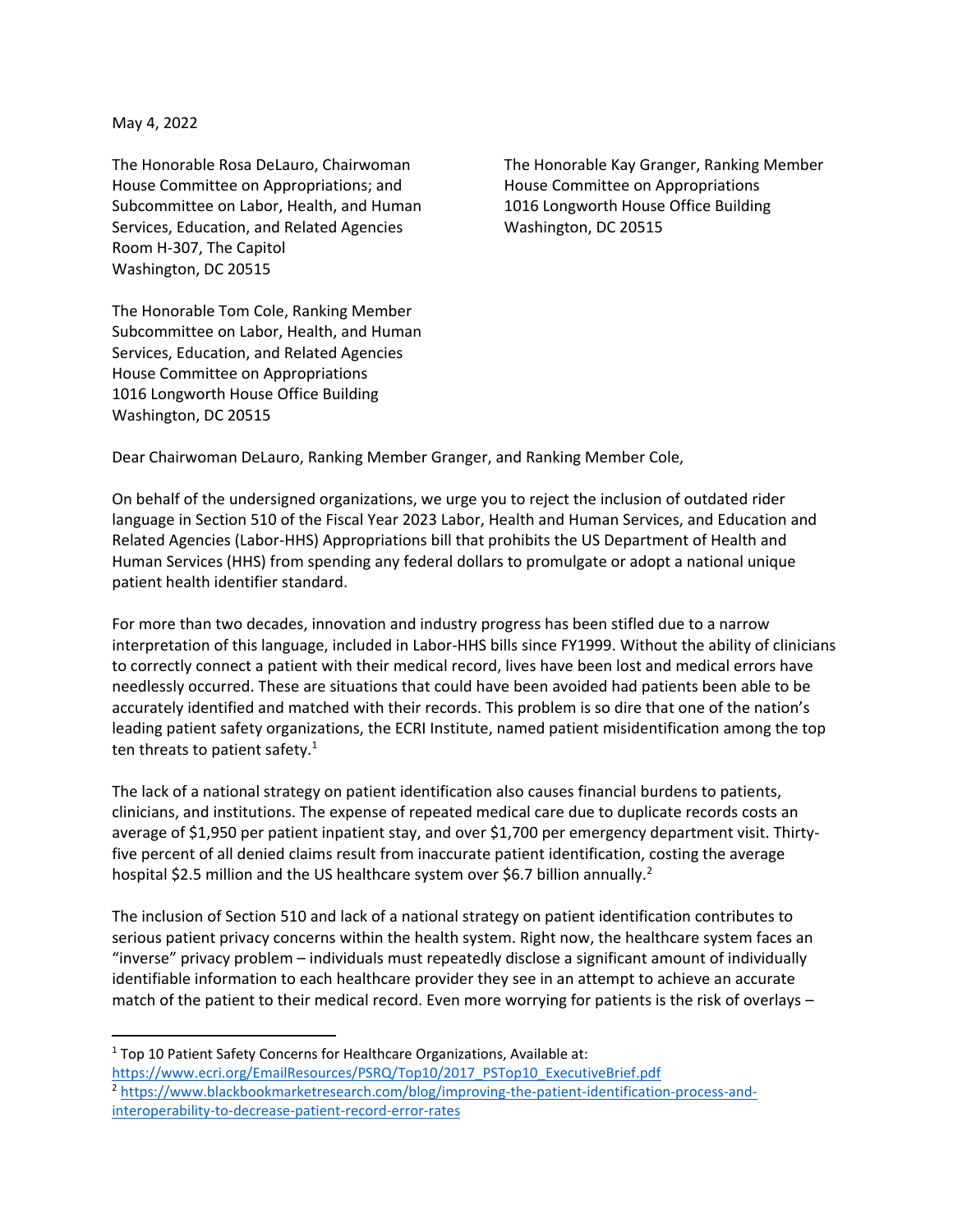i.e., the merging of multiple patients' data into one medical record, causing a patient to have access to another patient's health information, which could result in an unauthorized disclosure under the Health Insurance Portability and Accountability Act (HIPAA), or even worse, a patient receiving treatment for another patient's disease.

Now, more than ever, the COVID-19 pandemic and vaccination efforts highlight the urgent need to lift this outdated ban. Accurate identification of patients is one of the most difficult operational issues during a public health emergency, including the collection of patient demographic information (e.g. – name, address, phone number) and the implementation of a method to ensure that the information remains attached to the patient. Field hospitals and temporary testing and vaccination sites in parks, convention centers, and parking lots exacerbate these challenges. There are reports of vaccination registrations causing thousands of duplicate records within a single system, costing some hospitals and health systems at least \$12,000 per day to rectify these errors. There are also reports of some vaccination sites being denied more vaccines because patient record systems incorrectly show patients have not received administered vaccinations. Ensuring the correct patient medical history is accurately matched to the patient is critical for future patient care, claims billing, patients' long-term access to their complete health record, and for tracking the long-term effects of COVID-19.

Removing Section 510 from the Labor-HHS appropriations bill will provide HHS the ability to evaluate a range of patient identification solutions and enable it to work with the private sector to explore potential challenges and identify a complete national strategy around patient identification and matching that protects patient privacy and is cost-effective, scalable, and secure.

For the past three fiscal years, the US House of Representatives has removed the ban in a bipartisan manner from the Departments of Labor, Health and Human Services, Education, and Related Agencies appropriations bill. Last year, the draft bill first released from the US Senate Appropriations Committee also removed Section 510. We urge the Committee to continue the bipartisan support of repeal in Congress and ensure that Section 510, the archaic funding ban on a national unique health identifier, is NOT included in the FY2023 Labor, Health and Human Services, Education, and Related Agencies Appropriations bill.

We appreciate your consideration, and we look forward to working with you to pursue an appropriate solution to enable accurate patient identification and matching in our nation's healthcare systems.

Sincerely,

| 4medica                                                    |
|------------------------------------------------------------|
| <b>Alliance for Nursing Informatics</b>                    |
| <b>Alliance of Community Health Plans</b>                  |
| <b>AMDIS</b>                                               |
| American Academy of Neurology                              |
| American Academy of Ophthalmology                          |
| <b>American College of Cardiology</b>                      |
| American College of Obstetricians and Gynecologists        |
| <b>American College of Physicians</b>                      |
| American College of Surgeons                               |
| American Health Information Management Association (AHIMA) |
| American Heart Association                                 |
|                                                            |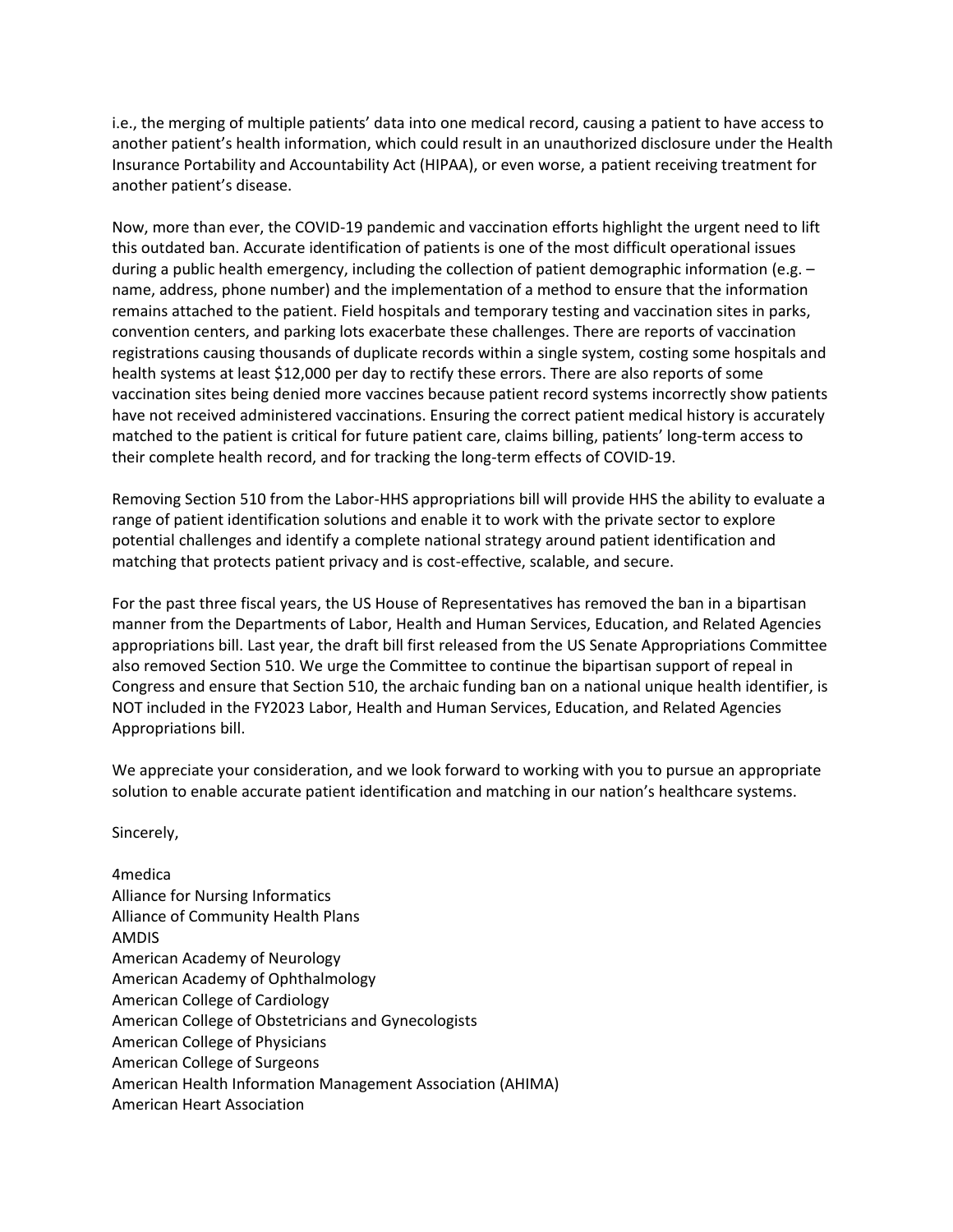AHIP American Immunization Registry Association American Medical Informatics Association (AMIA) Arnot Health ARUP Laboratories Association of Health Information Outsourcing Services (AHIOS) Augusta Health Banner Health Baptist Health (Jacksonville, FL) Baptist Health (Little Rock, AR) Blanchard Valley Health System Boulder Community Health Butler Health System Cerner CERTIFY Health Children's Hospital Association CHOC Children's Hospital CIVITAS Networks for Health College of Healthcare Information Management Executives (CHIME) Consensys Health Council of State and Territorial Epidemiologists (CSTE) **DirectHealth** DirectTrust Duke Center for Health Informatics eHealth Exchange Electronic Health Record Association Epic Systems Executives for Health Innovation Experian Health Faith Regional Health Services Federation of American Hospitals Global Patient Identifiers, Inc. Grady Health System Healthcare Leadership Council Health Catalyst Health Gorilla Health Innovation Alliance Healthcare Information and Management Systems Society (HIMSS) Healthix, Inc. Holzer Health System Hospital for Special Surgery Hospital Sisters Health System Imprivata Inspira Health Intermountain Healthcare Interoperability Institute Jefferson Health Just Associates, Inc.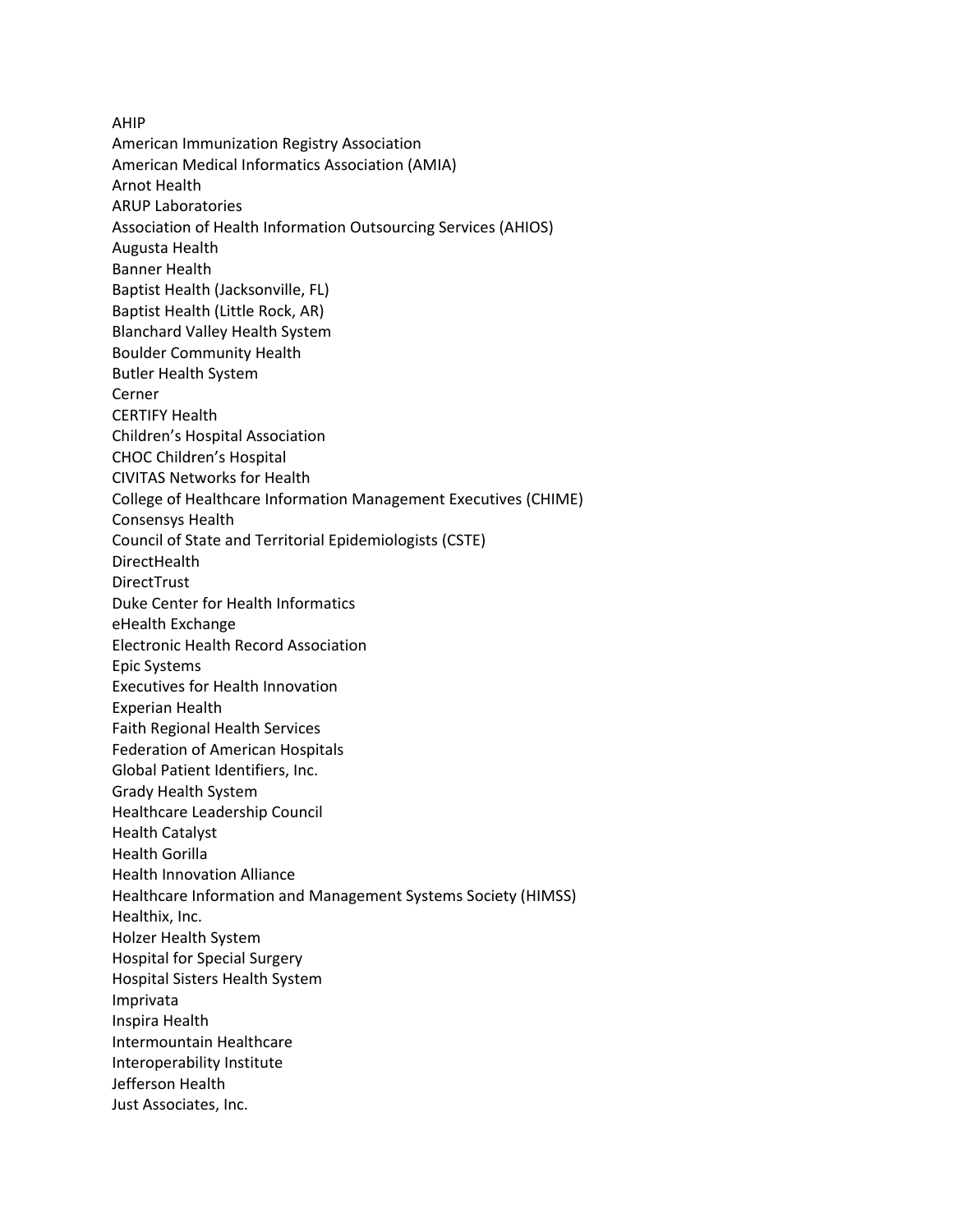Katherine Shaw Bethea Hospital Kettering Health LeadingAge Lee Health LexisNexis Risk Solutions MaineHealth Mass General Brigham Medical Group Management Association (MGMA) MEDITECH Michigan Health Information Network Shared Services (MIHIN) MRO National Association for Public Health Statistics and Information Systems (NAPHSIS) National Association for the Support of Long Term Care National Association of Healthcare Access Management Nemours Children's Health NextGate NextGen Healthcare Nordic Consulting Partners Northeastern Vermont Regional Hospital OCHIN Ochsner **OrthoVirginia** Owensboro Health PacificEast Parkview Health Pomona Valley Hospital Medical Center Premier healthcare alliance ProMedica Reid Health Ridgecrest Regional Hospital Saint Francis Health System Samaritan Health Services Serendipity Health, LLC South Central Human Relations Center Southcoast Health Stanford Health Care Strategic Health Information Exchange Collaborative (SHIEC) Symbotix The Joint Commission The LTPAC Health IT Collaborative The OrthoForum The SSI Group, LLC The University of Kansas Health System Tivity Health Trinity Health Trinity Rehabilitation Services Trust Over IP Foundation UMass Memorial Health